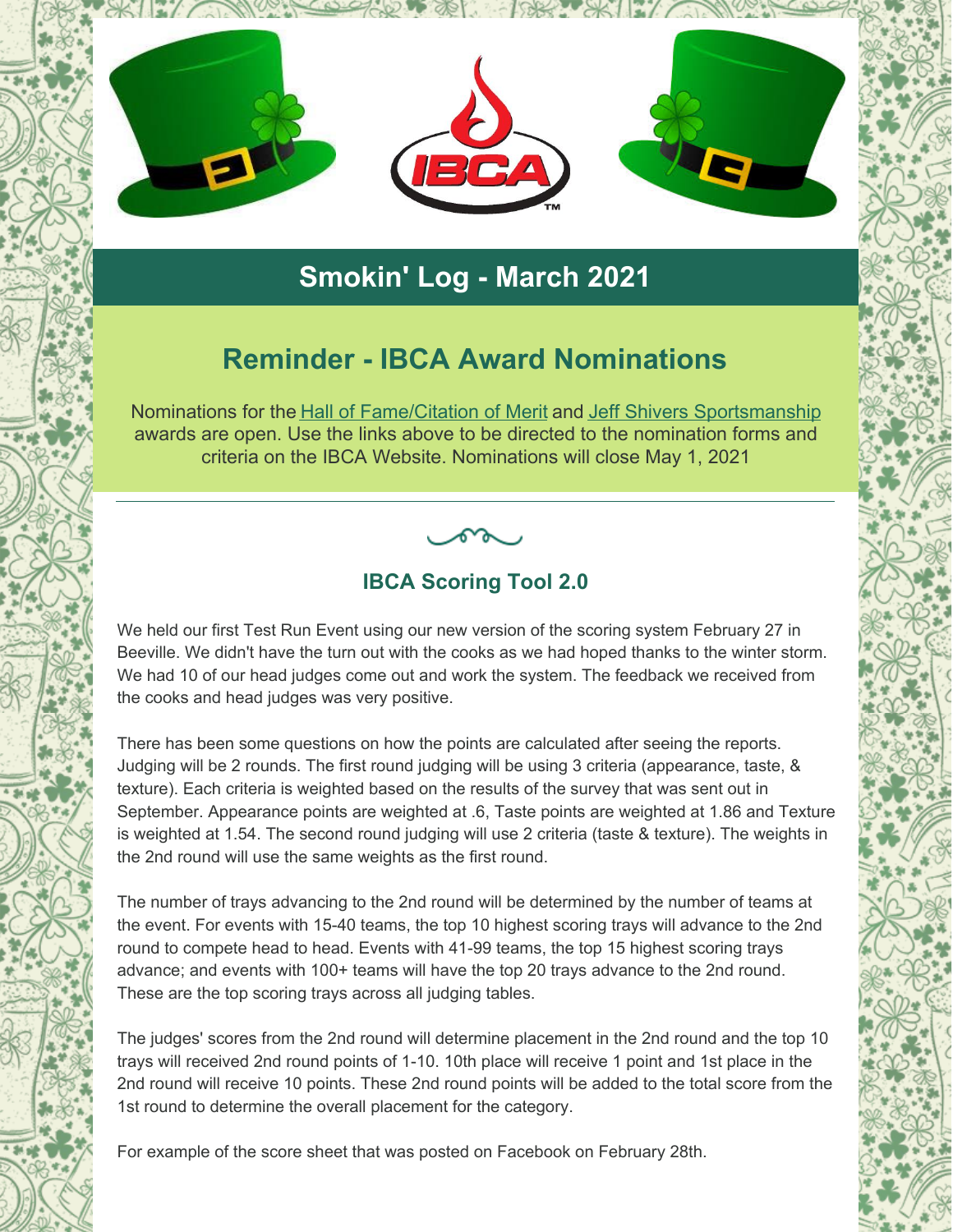

Cumulative points will be used to determined the Top 10 Overall of the event. The Ticket Summary report for the Test Event shows that a cook does not have to place in the top 10 of all of the meat categories to be in the Top 10 Overall. Sixth place overall only placed in the top 10 of one of the meat categories while 7th place overall placed in the top 10 of two of the meat categories.

| <b>Test Run Event</b>                                            |
|------------------------------------------------------------------|
| Feb 27, 2021 - Feb 27, 2000                                      |
| South Texas BBQ Emporium   Beeville   TX   78372   United States |
| <b>Tickets Summary</b>                                           |

| Master |          |                | 01-Chicken |       |        | 02-Pork Chops |                |       |            |        | 03-Steak |                |       |       |        | Overall        |                     |                    |
|--------|----------|----------------|------------|-------|--------|---------------|----------------|-------|------------|--------|----------|----------------|-------|-------|--------|----------------|---------------------|--------------------|
|        | Ticket # | Round          | Table      | Place | Score  | Ticket #      | Round          | Table | Place      | Score: | Ticket # | Round          | Table | Place | Score  | Place          | Score               |                    |
| Ticket |          |                |            |       |        |               |                |       |            |        |          |                |       |       |        |                |                     |                    |
| 107    | 21433    |                |            | 14    | 132.20 | 21928         |                |       | 15         | 151.60 | 21638    | $\overline{2}$ |       |       | 181.96 | 11             | 465.76              |                    |
| 113    | 21644    |                |            | 13    | 143.62 | 21413         |                |       | 13         | 158.00 | 21894    |                |       | 13    | 126.34 | 14             | 427.96              | 7th place overall  |
| 114    | 21895    |                |            | 3     | 182.60 | 21643         |                |       |            | 168.46 | 21607    |                |       | 12    | 128.92 | 8              | 479.98              | placed 15th        |
| 118    | 21405    |                |            | 15    | 131.32 | 21898         |                |       |            | 178.10 | 21610    |                |       | 3.    | 173.86 |                | $483.28 \leftarrow$ |                    |
| 152    | 21637    |                |            | 12    | 149.12 | 21929         |                |       | 11         | 160.18 | 21432    | $\overline{2}$ |       | q     | 159.08 | 10             | 468.38              | chicken, 4th Pork  |
| 159    | 21919    |                |            |       | 177.48 | 21611         |                |       |            | 174.24 | 21406    | $\overline{2}$ |       |       | 159.54 | $\overline{4}$ | 511.26              | Chops & 3 Steak    |
| 182    | 21924    |                |            | 8     | 162.72 | 21438         |                |       |            | 188.32 | 21401    | $\overline{2}$ |       | 8     | 159.18 |                | 510.22              |                    |
| 184    | 21921    |                |            |       | 175.00 | 21640         |                |       |            | 194.86 |          |                |       |       |        | 15             | 369.86              |                    |
| 222    | 21407    |                |            |       | 168.88 | 21612         |                |       | 14         | 155.56 | 21947    |                |       | 11    | 133.58 | 12             | 458.02              | 6th place overall  |
| 223    | 21897    |                |            | 9     | 160.28 | 21609         |                |       | 10         | 163.50 | 21404    |                |       | 14    | 108.24 | 13             | 432.02              | placed 11th        |
| 244    | 21923    |                |            | 11    | 152.76 | 21437         |                |       | 12         | 159.04 | 21402    |                |       |       | 173.38 | 6              | 485.18              | chicken, 12 Pork   |
| 249    | 21642    |                |            |       | 185.88 | 2160B         |                |       | B          | 167.00 | 21896    |                |       |       | 178.92 |                | 531.80              |                    |
| 250    | 21946    |                |            |       | 186.26 | 21641         |                |       | 6          | 171.40 | 21408    |                |       | 6     | 161.30 |                | 518.96              | Chops, & 4th Steak |
| 263    | 21403    |                |            | 10    | 160.24 | 21436         |                |       | 9          | 164.12 | 21922    |                |       | 10    | 149.92 | 9              | 474.28              |                    |
| 283    | 21920    | $\overline{2}$ |            | 6     | 170.92 | 21434         | $\overline{2}$ |       | $\ddot{ }$ | 179.52 | 21639    | $\overline{2}$ |       | 5     | 164.54 | з              | 514.98              | 1st place overall  |
|        |          |                |            |       |        |               |                |       |            |        |          |                |       |       |        |                |                     | placed 2nd         |
|        |          |                |            |       |        |               |                |       |            |        |          |                |       |       |        |                |                     |                    |
|        |          |                |            |       |        |               |                |       |            |        |          |                |       |       |        |                |                     | Chicken, 8th Pork  |
|        |          |                |            |       |        |               |                |       |            |        |          |                |       |       |        |                |                     | Chops, & 2 Steak   |

If you are interested in seeing the new scoring system in person, we are having another Test Run Event at the Leander VFW Post 10427, 8760 Ranch Rd 2243, Leander, TX 78641, on April 2-3. We are capping the event at 50 teams. If you want to participate as a cook, please email us at judge\_info@ibcabbq.org. The categories are chicken (any part/half), pork chops (2) and steak.

If you don't want to cook but would still like to see how the system works, come out and be a taste judge. Turn in times will be chicken at 11 am, pork chops at 12:30 pm and steak at 2 pm. The earlier turn in times and fast cook meats will allow cooks to sit as taste judges and get us to awards earlier so we can get home for Easter Sunday celebrations.



## **Annual Meeting & Awards Banquet**

In case you missed the announcement, we will be at Burnt Bean Co in Sequin on August 13-14, 2021.

### **IBCA Showdown**

The Showdown is still on schedule to occur November 12-13, 2021. The location is still being decided. We are working on an alternate location should it not be feasible to have it in Region 4. As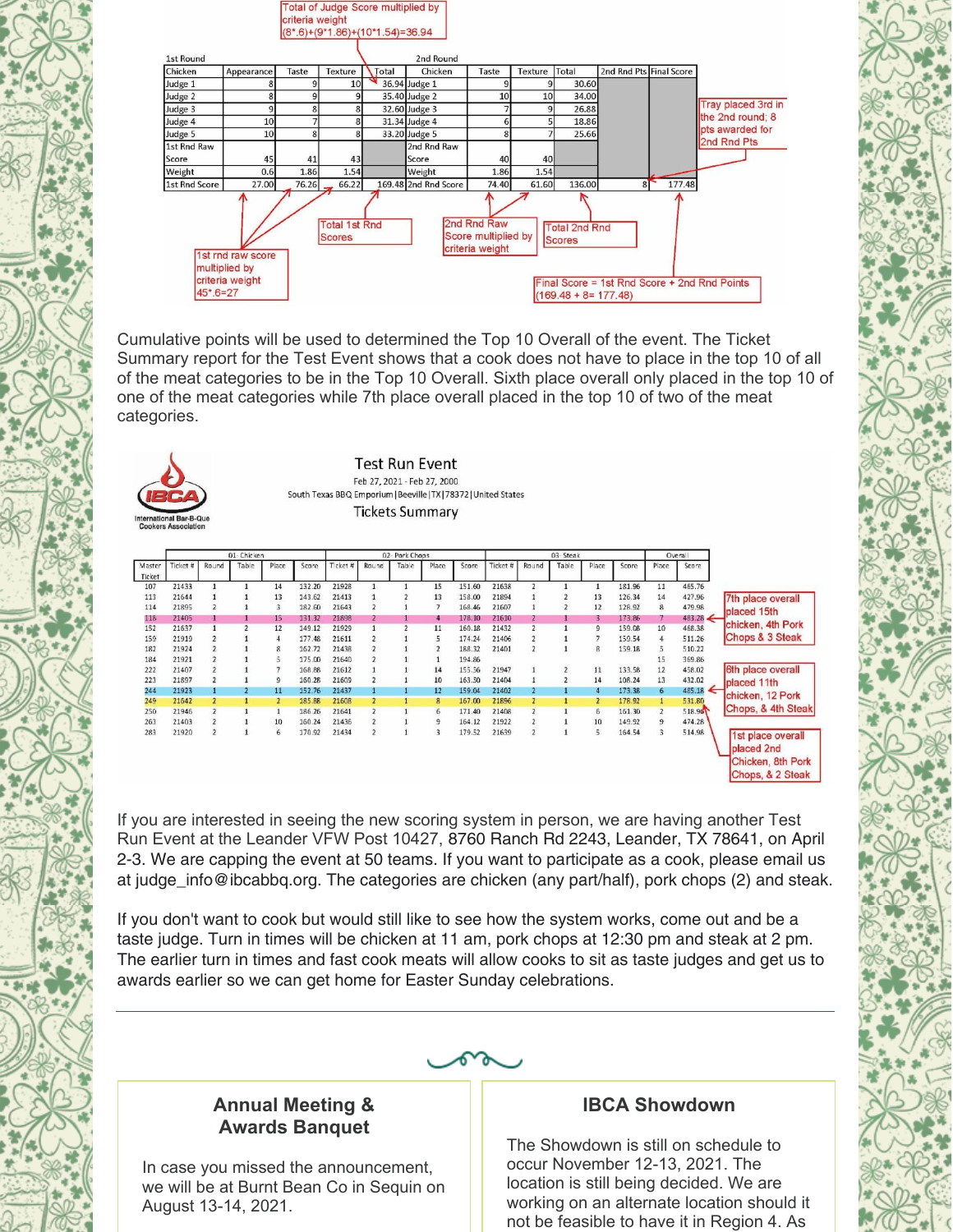

## **IBCA Lifetime Pins & Challenge Coins**

The lifetime membership pins have shipped to us and should be received this week. We will be mailing these out to our lifetime members as soon as the pins are received.

The challenge coins should be shipped to us by the end of week. We will mail these to our members who received a Grand Champion this cook year that began July 1, 2020.

plans become more concrete, we will make those announcements as quickly as possible.

## **IBCA Website**

We are continually making improvements to our website. We have added links to cooks names that will take you to other parts of the website to see more information. For example, from the Head Cook list & Event Results, members who have placed at an event will be contain a hyperlink to see the events they have placed at.

We are currently working on Member Only Access to certain parts of the website & member incentives from vendors.

# **Revised IBCA COVID Guidelines**

The board has discussed the announcement Governor Abbott made to remove the Texas state mandate on face coverings and opening all businesses to 100%. We also asked our head judges to provide input on the feedback they have received from promoters. Taking all of this information into consideration, the board has decided to modify our guidelines. We found that some of the things that we implemented as part of original guidelines in October have worked well and will remain in place. Below is the revised guidelines and these will be posted on the IBCA website.

- Most importantly, if you are experiencing any symptoms of COVID-19 or the flu (i.e., fever, cough, nausea, loss of smell/taste, etc.), STAY HOME. Your health and the health of those around you are more important than the points earned. If you are exhibiting any symptoms that the promoter is not comfortable with, the promoter has the option to not allow you to participate in the event. It is their event and they have to look out for the wellbeing of everyone in attendance.
- If you have tested positive in the month prior to the event, please let the promoter know and let them know if you have met the CDC required quarantine standard or have a negative test. The promoter does not need the negative press after the fact if others find out.
- Face coverings will be left to the individual to wear as they are comfortable. Promoters may have different requirements. Be sure to confirm with the promoter in advance of arriving at the event.
- Hand sanitizer/Hand washing stations should made available to everyone entering the judging area.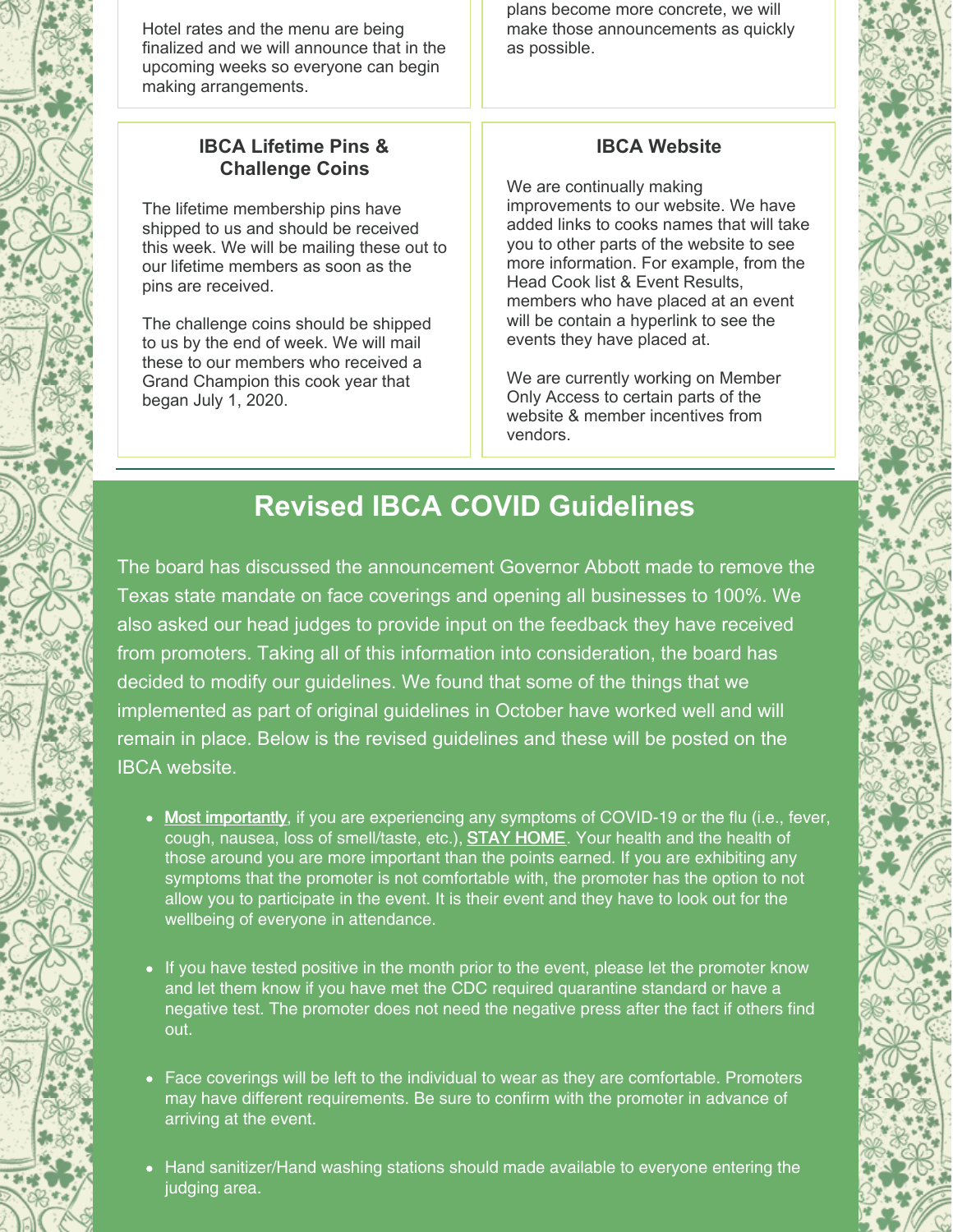- Participants and attendees should sanitize hands often throughout the day by washing or using hand sanitizer.
- All tables and chair backs in the judging area are to be wiped down between judging rounds.
- Judging tables should be doubled in width for preliminary rounds and triple width for final round judging.
- Each taste judge will be provided with individual trash bags that includes the necessary utensils for judging.
- Palate cleansers (i.e. crackers, pickles, etc) are not required. Bottled water is adequate for taste judges. However, if palate cleansers are provided, taste judges will be provided with an individual container and not a table shared container.
- Area for cooks meeting and awards should be large enough to allow attendees to spread out and not be crowded.
- Please notify promoters of your intentions to attend so that the proper preparations can be made for taste judges & supplies.
- If your plans change, please let the promoter know so the promoter can fill your spot. Many promoters have waiting lists for their event. Be considerate of the promoter trying to raise money and your fellow cooks who want to participate.

These revised guidelines do not mean that any of us should let our guards down and throw caution to the wind. We need to continue to be respectful of our fellow attendees at events and respect each other's opinions and beliefs.



**April 2-3** Test Run Event - Leander

#### **April 9-10**

Neal's Lodges - Concan - Reg 3 Papalote VFD Cookoff - Sinton - Reg 3 Carfest - Hondo - Reg 3 Hamilton ISD Band Cookoff - Hamilton - Reg 1 Marina Village Resort - Trinity - Reg 2 Risk It For The Brisket - Gilmer - Reg 1

#### **April 16-17**

Fire in the Hole - Somerset - Reg 3 Terrell Heritage Festival - Terrell - Reg 1 Turkey Fest - Henrietta, Tx - Reg 1

#### **April 23-24**

Bexar Co Jr Livestock Show - San Antonio - Reg 3 Cooking Against COVID - Beeville - Reg 3 Freedom is not Free - Granbury - Reg 1 Lonestar Pony Express - Montgomery - Reg 2

#### **May 7-8**

Aransas Co Boys & Girls Club - Rockport - Reg 3 Butterfield Stage Days - Bridgeport - Reg 1 Ropin at the River - Pleasanton - Reg 3 Tiki Hutt Bar & Grill Summer Cookoff - Baytown - Reg 2

**May 8** BOD Meeting - Kerrville

#### **May 14-15**

Jourdanton VFD Cookoff - Jourdanton - Reg 3 Austin Matura Scholarship Cookoff - East Bernard - Reg 2 Floresville Peanut Festival - Floresville - Reg 3

#### **May 21-22**

2021 Buffalo Wing Cookoff - Lubbock - Reg 5 Coleto Creek BBQ Assoc - El Campo - Reg 3

#### **May 28-29**